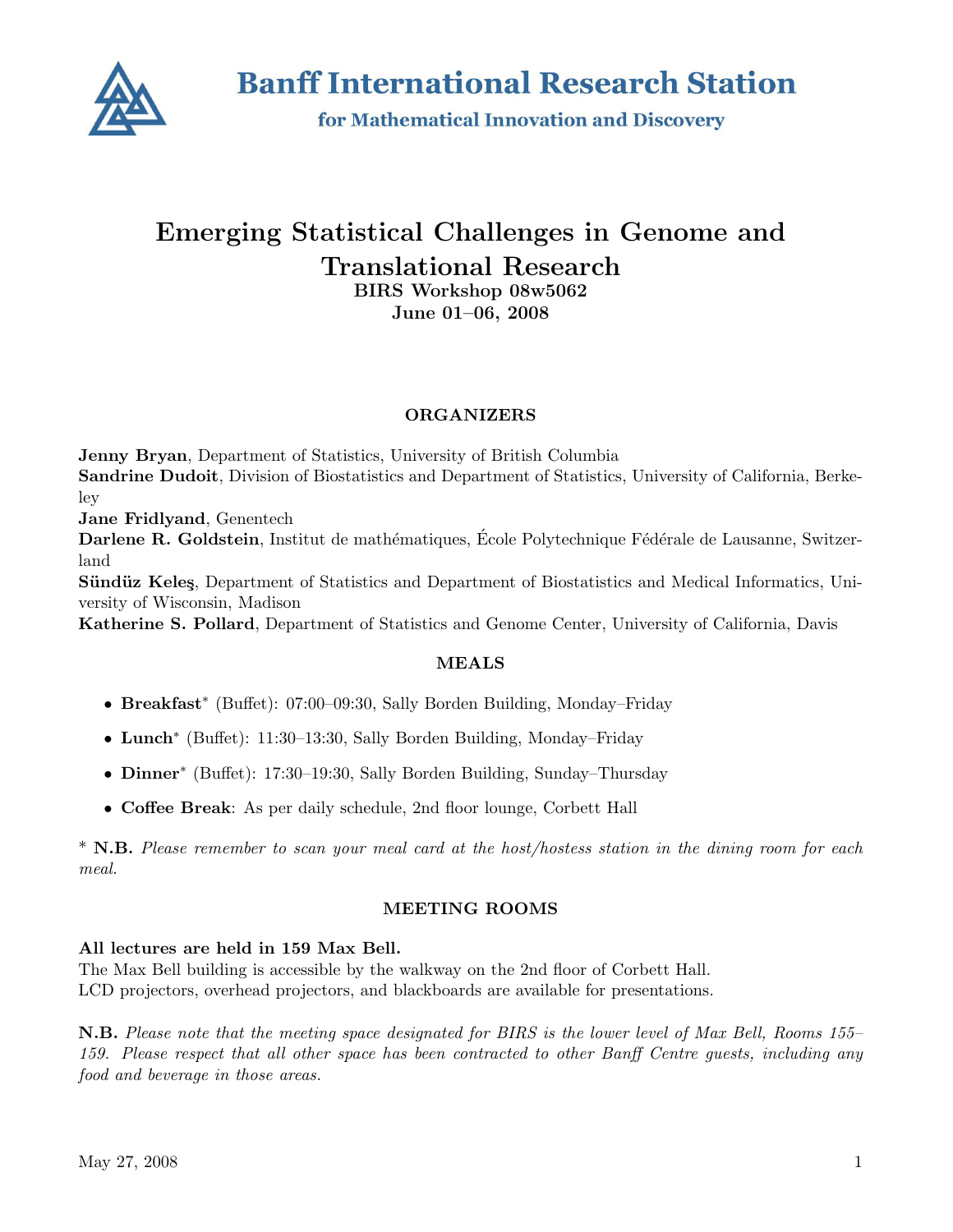# SCHEDULE

- Keynote lectures. Keynote lectures, highlighted in bold face on the schedule, are 50 minutes long, with a 10-minute question period. Note that these lectures do not necessarily fall under the session topic.
- Regular lectures. Regular lectures are 30 minutes long, with a 10-minute question period.
- White paper. We would like to produce a conference white paper based on the talks and posters.

| Day 0           | Sunday, June 01                                                                                                |
|-----------------|----------------------------------------------------------------------------------------------------------------|
| 16:00           | Check-in, Front Desk, Professional Development Centre – open 24 hours                                          |
| $17:30 - 19:30$ | Dinner                                                                                                         |
| 20:00           | Informal gathering, 2nd floor lounge, Corbett Hall                                                             |
| Day $1$         | Monday, June 02                                                                                                |
| $07:00 - 08:45$ | <b>Breakfast</b>                                                                                               |
| $08:45 - 09:00$ | <b>Regulation of Gene Expression</b><br>Introduction and welcome to BIRS by BIRS Station Manager, 159 Max Bell |

| $08:45 - 09:00$ | Introduction and welcome to BIRS by BIRS Station Manager, 159 Max Bell           |
|-----------------|----------------------------------------------------------------------------------|
| $09:00 - 10:00$ | <b>John Ngai</b> , Molecular and genomics approaches to the vertebrate olfactory |
|                 | system: biological insights from genes identified by microarray analysis         |
| $10:00-10:40$   | Sündüz Keleş, Sparse partial least squares with applications to eQTL map-        |
|                 | pinq                                                                             |
| $10:40 - 11:00$ | Coffee Break                                                                     |
| $11:00-11:40$   | Ru-Fang Yeh, Preprocessing and analysis of DNA methylation bead arrays           |
| $11:40 - 12:20$ | Jenny Bryan, Statistical methods for genome-wide phenotypic studies of gene      |
|                 | deletion or inhibition                                                           |
|                 |                                                                                  |
| $12:20 - 14:00$ | Lunch                                                                            |
| $13:00-14:00$   | Guided tour of the Banff Centre; meet in the 2nd floor lounge, Corbett Hall      |
|                 |                                                                                  |
|                 | <b>Statistical Genomics</b>                                                      |
| $14:00 - 15:00$ | Aseem Ansari, TBA                                                                |
| $15:00 - 15:40$ | Katie Pollard, Nonparametric approaches to QTL mapping                           |
| $15:40 - 16:00$ | Coffee Break                                                                     |
| $16:00 - 16:40$ | Karl Broman, Mapping multiple QTL in experimental crosses                        |
| $16:40 - 17:20$ | Ingo Ruczinski, On missing data and genotyping errors in association studies     |
|                 |                                                                                  |
|                 |                                                                                  |

17:30–19:30 Dinner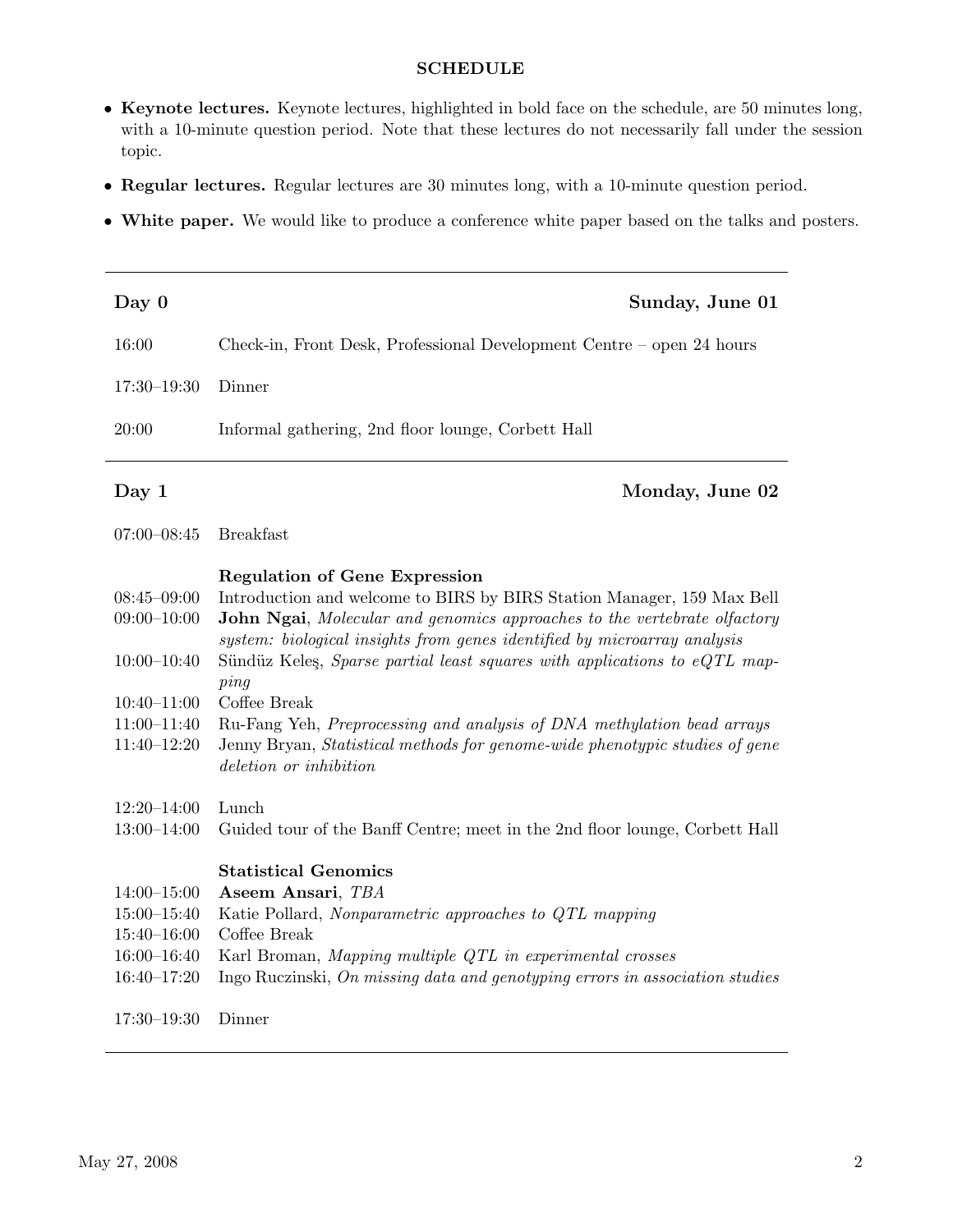| $07:00 - 09:00$ | <b>Breakfast</b>                                                                |
|-----------------|---------------------------------------------------------------------------------|
|                 | <b>Statistical Genomics</b>                                                     |
| $09:00 - 10:00$ | <b>Mark van der Laan</b> , Targeted maximum likelihood estimation: applications |
|                 | <i>in genomics</i>                                                              |
| $10:00 - 10:40$ | Adam Olshen, Segmentation of allele-specific DNA copy number data               |
| $10:40 - 11:00$ | Coffee Break                                                                    |
| $11:00-11:40$   | Franck Picard, Linear models for the joint analysis of multiple array CGH       |
|                 | profiles                                                                        |
| 11.40 10.00     |                                                                                 |

- 11:40–12:20 Annette Molinaro, An experimental and analytical methodology for the estimation of DNA methylation levels based on microarray derived MeDIP enrichment
- 12:20–13:45 Lunch
- 13:45–14:00 Group photo; meet on the front steps of Corbett Hall

# Cancer Genomics

- 14:00–15:00 Mark Segal, Identifying regulatory networks using multivariate random forests
- 15:00–15:40 Keith Baggerly, Cell lines, microarrays, drugs and disease: trying to predict response to chemotherapy
- 15:40–16:00 Coffee Break
- 16:00–16:40 Jason Lieb, An atlas of open chromatin in diverse human cell types and breast cancer using FAIRE
- 16:40–17:10 Discussion for morning and afternoon sessions
- 17:30–19:30 Dinner
- 19:30–21:30 Poster Session

# Day 2 Tuesday, June 03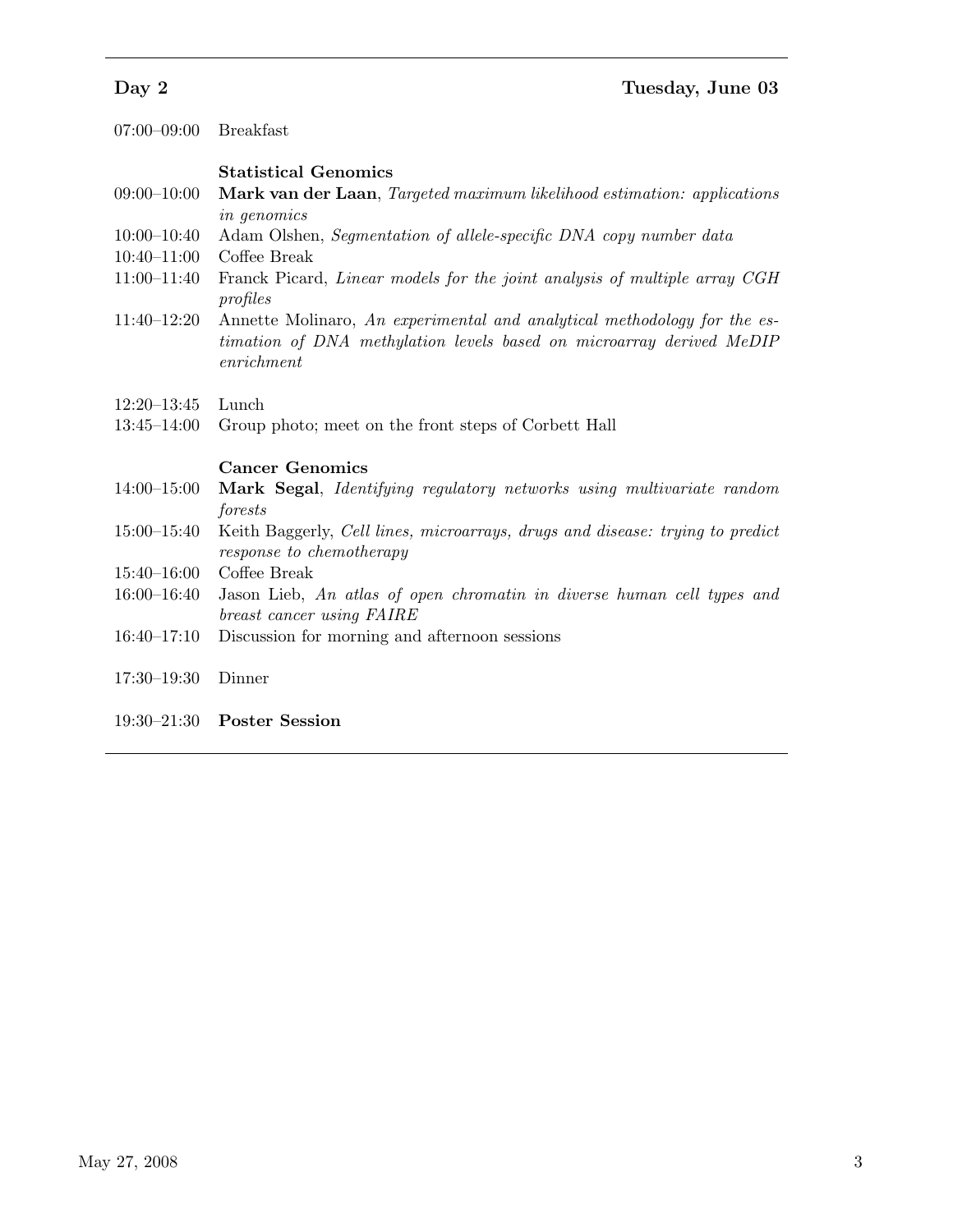| Day 3 | Wednesday, June 04 |
|-------|--------------------|
|       |                    |

07:00–09:00 Breakfast

# Cancer Genomics

|                                                                                                                 | $09:00-10:00$ Simon Tavaré, <i>High-throughput detection of methylation patterns for track-</i> |
|-----------------------------------------------------------------------------------------------------------------|-------------------------------------------------------------------------------------------------|
|                                                                                                                 | <i>ing cell lineages</i>                                                                        |
| $\begin{array}{c} \hline \text{A} & \text{A} & \text{A} & \text{A} & \text{A} & \text{A} \\ \hline \end{array}$ | $\mathbf{r}$ $\mathbf{r}$ $\mathbf{r}$ $\mathbf{r}$                                             |

- 10:00–10:40 Joseph F. Costello, Large scale genome-epigenome interactions in human tumorigenesis
- 10:40–11:00 Coffee Break
- 11:00–11:40 Neil Hayes, Classification of lung cancer: the clinical experience
- 11:40–12:20 Pratyaksha (Asa) Wirapati, Co-analyzing datasets from multiple cancer studies: incorporating hierarchical models into differential expression, prediction and cluster analysis
- 12:20–14:00 Lunch

#### Free Afternoon/Hike TBA

19:00 Workshop Celebration Dinner, TBA off-site location, self-paid

Day 4 Thursday, June 05

# High-Throughput Biotechnologies

- $09:00-10:00$  Gordon Mills, *Systems approach to personalized molecular medicine*
- 10:00–10:40 Jian-Bing Fan, An integrated array platform for high-throughput genetic, epigenetic and gene expression analyses
- 10:40–11:00 Coffee Break
- 11:00–11:40 Steffen Durinck, High-throughput transcriptome sequencing
- 11:40–12:20 Hongyu Zhao, Hierarchical models for signal transduction pathway analysis from single cell measurements

#### 12:20–14:00 Lunch

High-Throughput Biotechnologies

- 14:00–15:00 Tim Hughes, Complexity, diversity, and conservation in the protein-DNA interactome
- 15:00–15:40 Rafael Irizarry, A gene expression barcode for microarray data
- 15:40–16:00 Coffee Break
- 16:00–16:40 Joaquín Dopazo, Casting genomic data into biological concepts
- 16:40–17:10 Discussion for morning and afternoon sessions

17:30–19:30 Dinner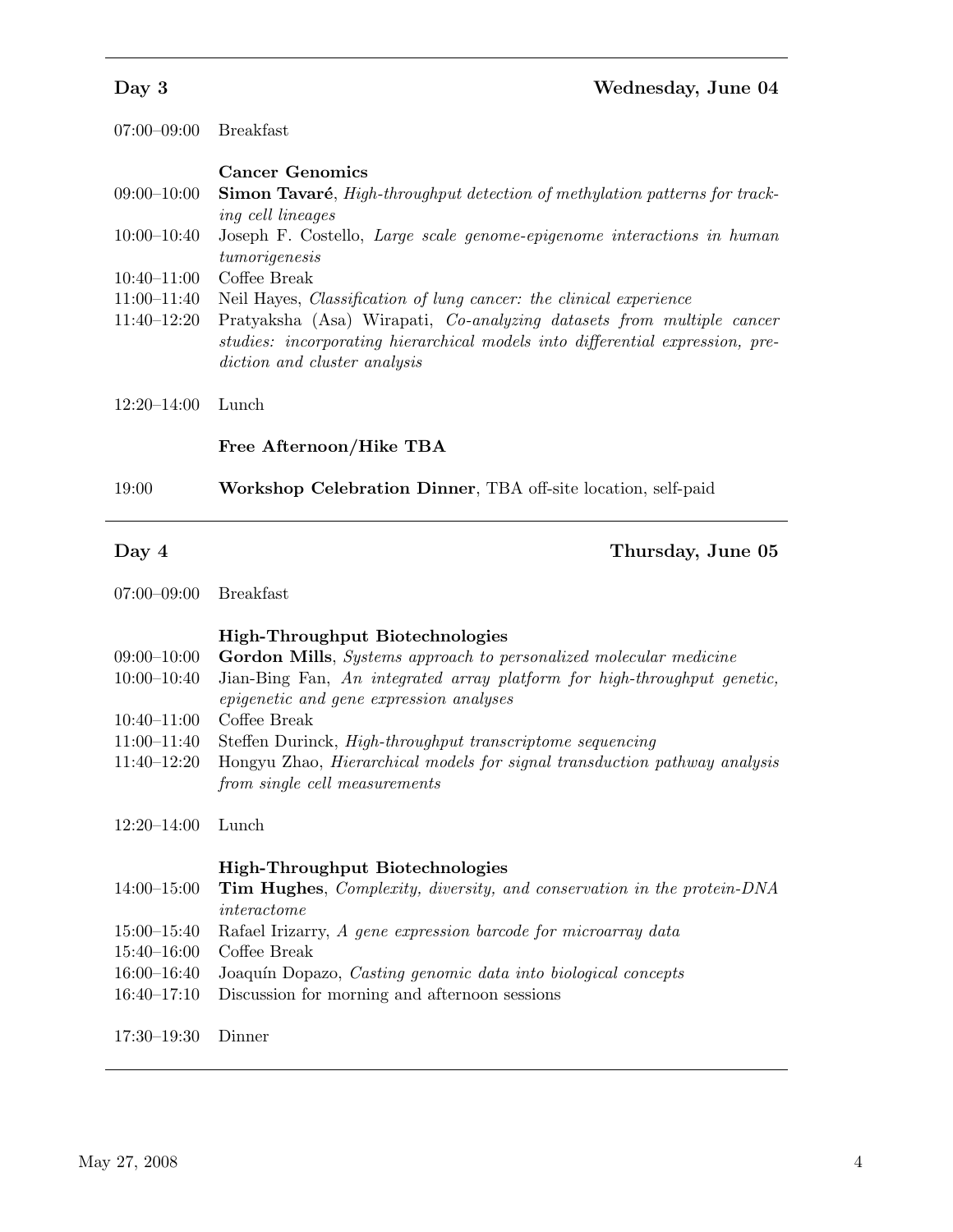| 07:00–09:00            | Breakfast                                                                                |  |
|------------------------|------------------------------------------------------------------------------------------|--|
|                        | Open Topics                                                                              |  |
| 09:00–10:00            | Terry Speed, TBA                                                                         |  |
| 10:00–10:40            | Yee Hwa (Jean) Yang, <i>Identification of candidate microRNA</i> using matched           |  |
|                        | mRNA-miRNA time course data                                                              |  |
| $10:40 - 11:00$        | Coffee Break                                                                             |  |
|                        | 11:00-11:40 Darlene Goldstein, <i>Glycan arrays and common themes in high throughput</i> |  |
|                        | <i>life science research</i>                                                             |  |
| 11:40–12:20            | Concluding remarks                                                                       |  |
| $12:20 - 14:00$        | Lunch.                                                                                   |  |
| Checkout by 12:00 noon |                                                                                          |  |

N.B. Participants for 5-day workshops are welcome to use the BIRS facilities (2nd floor lounge of Corbett Hall, Max Bell meeting rooms, reading room) until 15:00 on Friday, although they are still required to checkout of the guest rooms by 12:00 noon.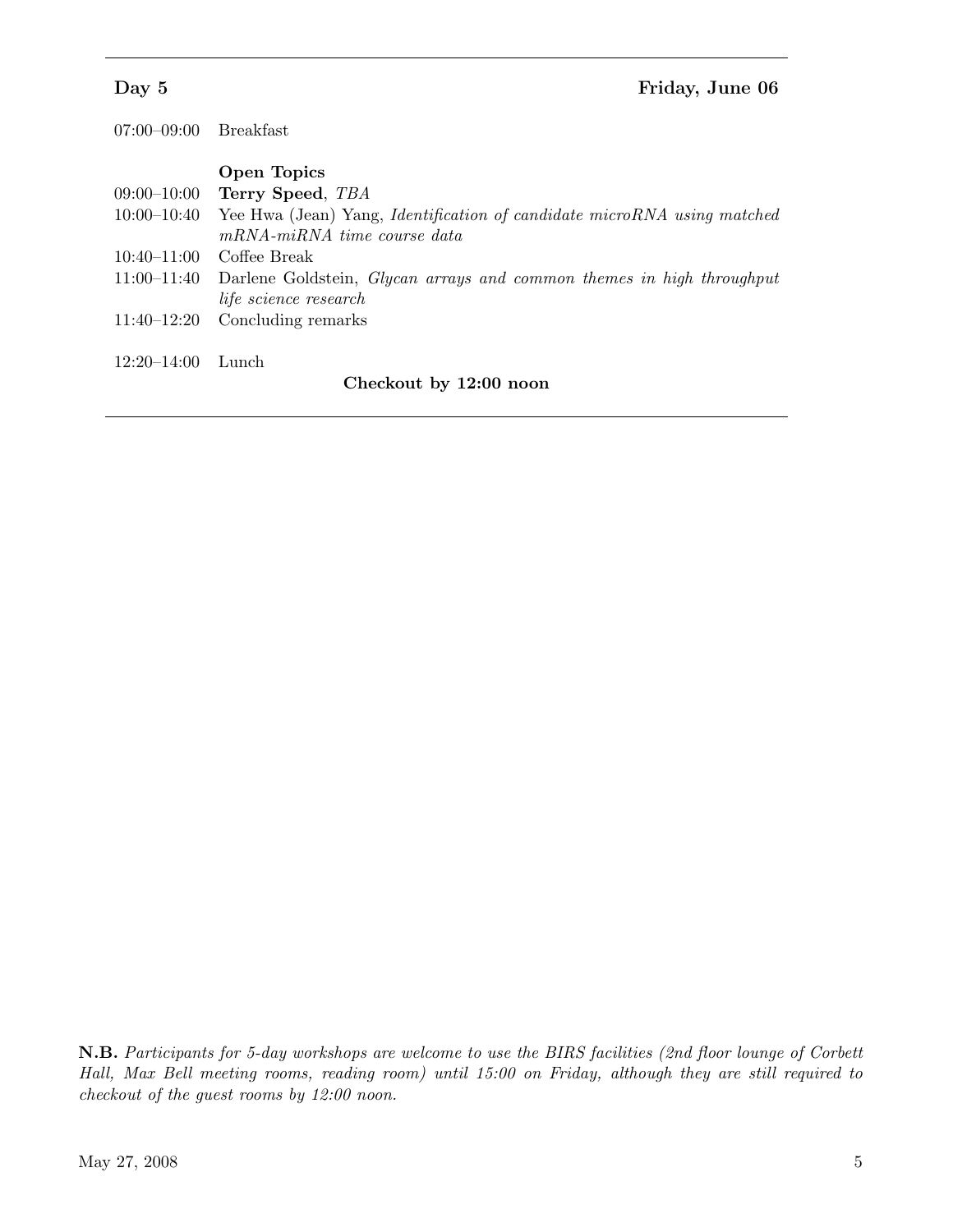

**Banff International Research Station** 

for Mathematical Innovation and Discovery

# Emerging Statistical Challenges in Genome and Translational Research BIRS Workshop 08w5062

June 01–06, 2008

ABSTRACTS: INVITED LECTURES (in alphabetic order by speaker surname)

# Keith Baggerly, MD Anderson Cancer Center Cell lines, microarrays, drugs and disease: trying to predict response to chemotherapy

Over the past few years, microarray experiments have supplied much information about the disregulation of biological pathways associated with various types of cancer. Many studies focus on identifying subgroups of patients with particularly aggressive forms of disease, so that we know who to treat. A corresponding question is how to treat them. Given the treatment options available today, this means trying to predict which chemotherapeutic regimens will be most effective.

We can try to predict response to chemo with microarrays by defining signatures of drug sensitivity. In establishing such signatures, we would really like to use samples from cell lines, as these can be (a) grown in abundance, (b) tested with the agents under controlled conditions, and (c) assayed without poisoning patients. Recent studies have suggested how this approach might work using a widely-used panel of cell lines, the NCI60, to assemble the response signatures for several drugs. Unfortunately, ambiguities associated with analyzing the data have made these results difficult to reproduce.

In this talk, we will describe how we have analyzed the data, and the implications of the ambiguities for the clinical findings. We will also describe methods for making such analyses more reproducible, so that progress can be made more steadily.

> Karl Broman, University of Wisconsin, Madison Mapping multiple QTL in experimental crosses

We consider the problem of identifying the genetic loci (called quantitative trait loci, QTL) contributing to variation in a quantitative trait, with data on an experimental cross (such as with mice). In the traditional approach to QTL mapping, one considers each genomic position, one at a time, and tests for association between genotype and the quantitative phenotype. Great attention has been placed on the adjustment for multiple hypothesis tests. The simultaneous consideration of multiple QTL can provide greater power, can better separate linked QTL, and allows the investigation of interactions between loci. The problem is best viewed as one of model selection. We describe the key issues and propose a penalized likelihood approach for model selection. Our approach provides an automated procedure that can enable biologists with limited statistical training to obtain a more complete understanding of the set of genetic loci contributing to variation in a quantitative trait.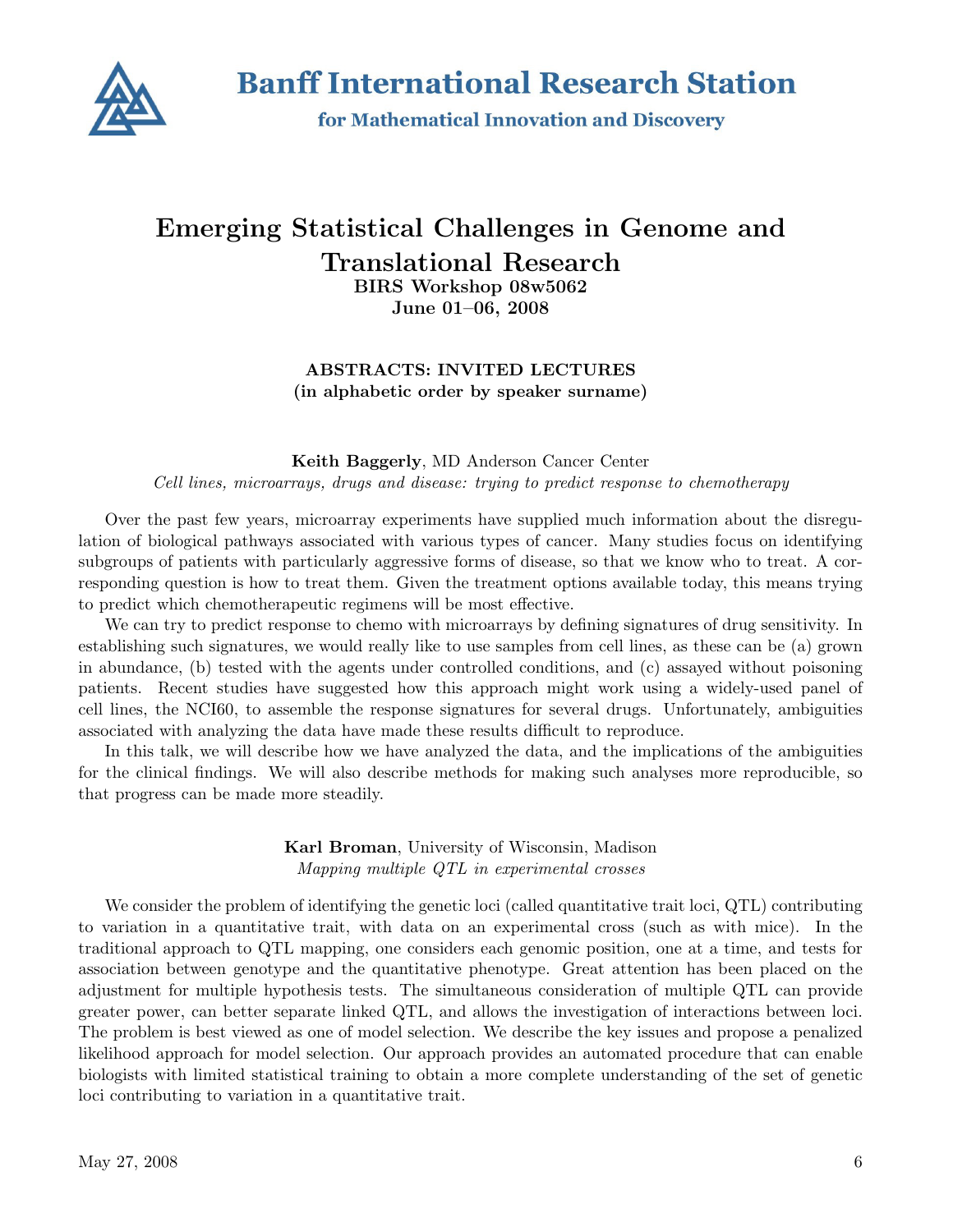#### Jenny Bryan, University of British Columbia

Statistical methods for genome-wide phenotypic studies of gene deletion or inhibition

Researchers in functional genomics can now obtain quantitative phenotypes for large collections of organisms, each of which is characterized by the deletion of an individual gene. By observing the phenotypic consequence of deletion across diverse conditions, we obtain specific information on the functional roles of the disrupted gene and on its relationship to other genes. The most mature application of this paradigm is in yeast, for which genome-wide collections of deletion mutants are available, but a similar approach is possible in other organisms through the use of RNA interference. I will present statistical approaches I have developed for the analysis of data from these high-throughput phenotypic studies, with some coverage of low-level issues, such as normalization, and high-level analyses, such as clustering and growth curve modelling on a large scale.

# Joseph F. Costello, Comprehensive Cancer Center, University of California, San Francisco Large scale genome-epigenome interactions in human tumorigenesis

A major challenge for the future is to understand how genomic and epigenomic aberrations cooperate directly or indirectly to develop the pathophysiologies that define human malignancies. Epigenetic mechanisms can cause genomic alterations, and genomic aberrations also can influence the cancer epigenome. Several possibilities exist for interaction. For example, genomic and epigenomic aberrations may cooperate directly to complete inactivation of tumor suppressors; by methylation of one allele and either deletion or mutation of the other. Alternatively, tumor suppressor genes may be silenced primarily by epigenetic mechanisms in one tumor type, and solely by genetic mutation in other tumor types. Given the extensive genetic and epigenetic alterations in any given tumor, integrative analyses thus represent a new kind of filtering approach to cull passenger alterations from those that are drivers of tumorigenesis, which will be discussed in this presentation.

Tumors simultaneously exhibit a global decrease in 5-methylcytosine relative to matching normal tissues. In mice, hypomethylation alone is sufficient to initiate tumorigenesis, and to alter the tumor spectrum in genetic models of cancer. These data suggest the level and type of interaction between genetic and epigenetic alterations might dictate the clinical course of tumors. Indeed, in the most severe cases of brain tumors, hypomethylation can affect more than 10 million CpGs in a single tumor, and these tumors are associated with a most aggressive clinical course. However, the mechanisms and extent to which this severe hypomethylation promotes to genome instability, and to tumorigenesis are not well defined. Given the specific technical limitations, these studies indicate that the integration of several experimental strategies will be required in order to maximize the discovery of new cancer-related genes, and the most functionally and clinically relevant genome-epigenome interactions.

Our ability to define the genomic and epigenomic events that contribute to cancer pathophysiology and response to therapy is determined by the analytical technologies that can be used to discover them. The power and genomic precision of analytical approaches are increasing dramatically as the technologies and information from the human genome project are harnessed for these purposes. I will discuss emerging technologies for increasingly comprehensive analyses of tumor genomes and epigenomes.

### **Joaquín Dopazo**, Centro de Investigación Príncipe Felipe, Valencia, Spain Casting genomic data into biological concepts

The ultimate goal of any genome-scale experiment is to provide a functional interpretation of the results, relating the available genomic information to the hypotheses that originated the experiment. Initially, this interpretation has been made on a pre-selection of relevant genes, based on the experimental values, followed by the study of the enrichment in some functional properties. Nevertheless, functional enrichment methods demonstrated to have a flaw: the first step of gene selection results too stringent given that the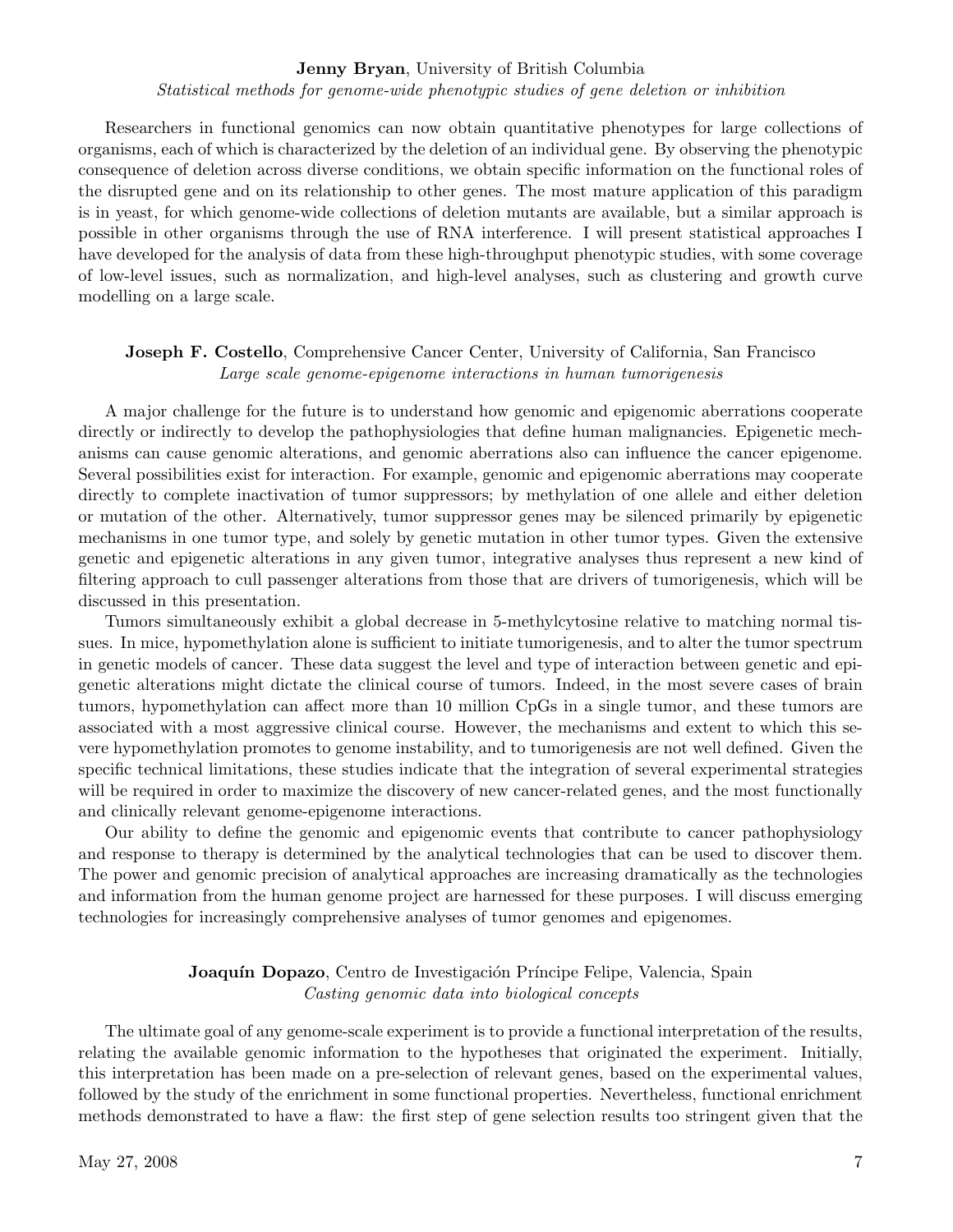cooperation among genes (within the modules aimed to find) was implicitly (and paradoxically) ignored. The assumption that modules of genes related by relevant biological properties (functionality, co-regulation, chromosomal location, physical interaction between proteins, etc.), and not the genes alone, are the real actors of the cell biology dynamics, lead to the development of new procedures implicitly closer to systems biology concepts. Such procedures, generically known as gene set methods, have successfully been used to analyze transcriptomic and large-scale genotyping experiments as well as to test other different genomescale hypothesis in other fields such as phylogenomics. The use of modules has, however, some limitations that deserve to be commented.

### Steffen Durinck, Illumina High-throughput transcriptome sequencing

For the last decade microarrays have been the major technology used to study gene expression. Despite their popularity, microarrays have known limitations such as cross-hybridization, probe affinity effects, availability for sequenced genomes only, and limited ability to study alternative transcription. Recent advances in sequencing technologies have significantly reduced the cost of sequencing. These advances make it possible to now use sequencing for transcriptome studies. A single transcriptome sequencing experiment can potentially deliver information on alternative transcription, transcript-level expression profiles, gene mutation profiles, allele-specific expression patterns, presence of known and unknown pathogens, and gene fusion events. Sequencing transcriptomes on this scale is new and there is a tremendous need for development of new statistical and computational methods. One sequencing run on Illumina's 1G Genome Analysis System generates millions of short reads that have to be mapped to the genome or assembled together. New methods are needed to for example convert sequence data into exon and transcript-level expression measurements and to study differential transcript expression when comparing samples. In this talk I will give an overview of Illumina's Solexa sequencing technology as applied to sequencing transcriptomes, highlight the statistical and computational challenges, and discuss initial transcriptome sequencing results.

# Jian-Bing Fan, Illumina

#### An integrated array platform for high-throughput genetic, epigenetic and gene expression analyses

At Illumina, our goal is to apply innovative technologies and revolutionary assays to the analysis of genetic variation and function, making studies possible that were not even imaginable just a few years ago.

We have developed a comprehensive line of products that address the scale of experimentation and the breadth of functional analysis required to achieve the goals of molecular medicine. This offering includes flexible and scalable, array-based technologies for: SNP genotyping, copy number variation detection, DNA methylation studies, gene expression profiling, and low-multiplex analysis of DNA, RNA, and protein. They serve as tools for disease research, drug development, and the development of molecular tests in the clinic.

# Darlene Goldstein, École Polytechnique Fédérale de Lausanne, Switzerland Glycan arrays and common themes in high throughput life science research

During the last decade, an important theme in life sciences research has been the emergence of high throughput assays which have produced data on a genomewide scale. A recent addition is the glycan array, used to study the biological roles for oligosaccharides. Glycomics represents another strategy for biomarker discovery.

In this talk, I will present some background in glycobiology and array-based glycomics, and give some applications in HIV and cancer. I will also touch on some of the recurring themes in high throughput life science research.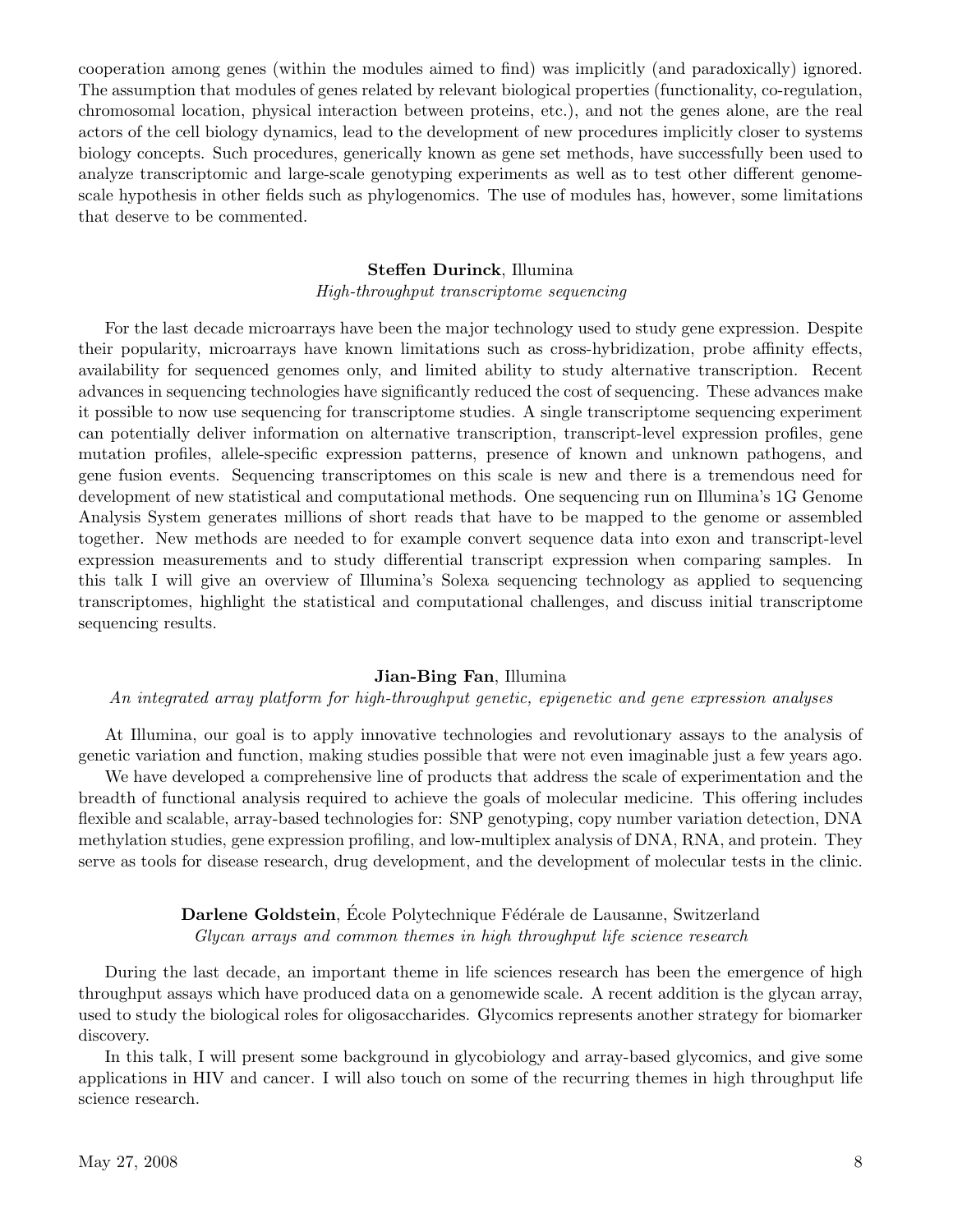#### Keynote lecture

Tim Hughes, University of Toronto

Complexity, diversity, and conservation in the protein-DNA interactome

Mapping the complete spectrum of protein-DNA interactions is paramount to understanding global gene regulation and to fully decoding the genome and interpreting its evolution. We are undertaking a brute force effort to determine the binding preferences of as many individual mouse transcription factors as possible, by cloning and purifying transcription factor DNA-binding domains and then determining their binding specificity using a microarray technique that surveys relative affinity to all possible 8-mer sequences. To date, we have binding profiles for proteins in 23 different structural classes, including the majority of SOX, ETS, ARID, IRF, AP-2, GCM, and homeodomain family members. These data reveal a surprisingly rich landscape of DNA sequence preferences, with many proteins exhibiting what appear to be multiple binding modes. Homeodomains provide a striking example of the biochemical repertoire that can be achieved with a single, simple domain structure: there are at least 65 distinct homeodomain DNA-binding activities in the mouse alone. Since the binding preferences correlate with conserved protein sequence features, the mouse data can be used to predict relative 8-mer binding sequences for homeodomains in species as distant as Drosophila and C. elegans, with the highest-scoring sequences corresponding to known in vivo binding sites. Our results suggest that variation in sequence recognition may be a factor in the functional diversity and evolutionary success of many transcription factor DNA-binding domain families, but also show that the sequence specificity of many animal regulatory factors has not changed substantially since the Cambrian era. Ongoing efforts are aimed at a more comprehensive effort, focusing on families such as zinc-fingers that have undergone the greatest expansions in mammals.

Joint work with M. Berger, G. Badis-Breard, A. Gehrke, S. Talukder, L. Pena-Castillo, S. Jeager, E. Chan, T. Alleyne, Q.D. Morris, and M.L. Bulyk.

# Rafael Irizarry, Johns Hopkins University A gene expression barcode for microarray data

The ability to measure genome-wide gene expression holds great promise for characterizing cells and distinguishing diseased from normal tissues. Thus far, microarray technology has only been useful for measuring relative expression between two or more samples, which has handicapped the ability of microarrays to classify tissue types. This paper presents the first method that can successfully predict tissue type based on data from a single microarray hybridization. We achieved this by developing a statistical procedure that is able to accurately demarcate expressed from unexpressed genes and therefore defines a unique gene expression barcode for each tissue type. The utility of the method is demonstrated by defining a barcode-based classification algorithm with better predictive power than the best existing algorithms. Hundreds of publicly available human and mouse arrays were used to define and assess the performance of the barcode. With clinical data, we find near perfect predictability of normal from diseased tissue for three cancer studies and one Alzheimer s disease study. The barcode method also discovers new tumor subsets in previously published breast cancer studies that can be used for the prognosis of tumor recurrence and survival time. A preliminary web-tool, that when given a raw data file predicts tissue type, is available at <http://rafalab.jhsph.edu/barcode>.

> Sündüz Keleş, University of Wisconsin, Madison Sparse partial least squares with applications to eQTL mapping

TBA

Keynote lecture

Mark van der Laan, University of California, Berkeley Targeted maximum likelihood estimation: applications in genomics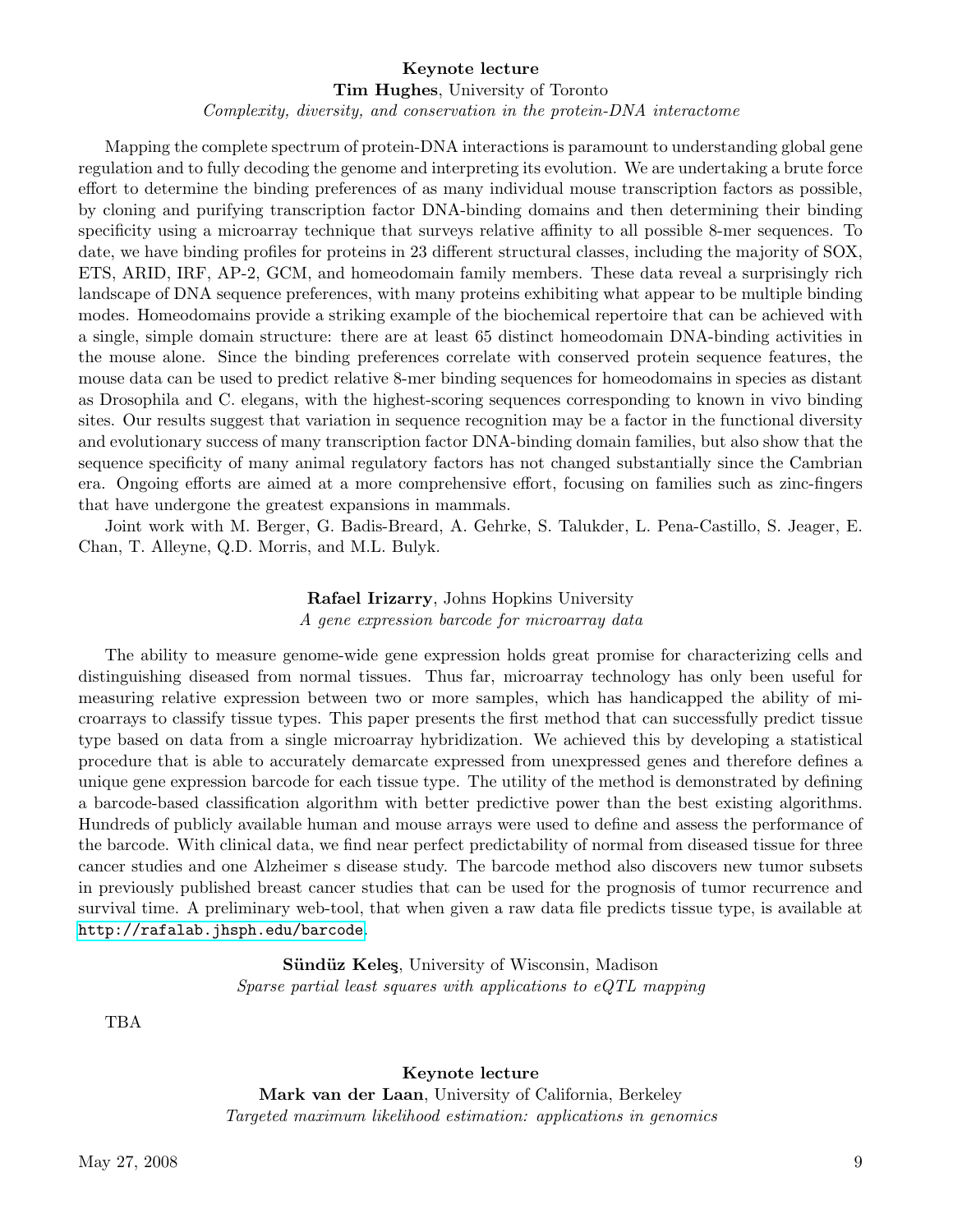We present a general maximum likelihood based approach targeting a user supplied parameter of the data generating distribution. This approach results in locally efficient estimators fully tailored for the parameter of interest, and have been shown to be more robust than maximum likelihood estimators.

We illustrate this method for the purpose of assessing the effect of mutations in the HIV virus that cause resistance to a particular drug, for detecting binding sites in the regulatory region of the yeast genome based on gene expression experiments, for assessing the effect of gene expressions on response to treatment in breast cancer patients, and we illustrate the performance of targeted maximum likelihood estimation in a simulation study. We also illustrate the use of targeted maximum likelihood variable importance analysis for assessing the effect of SNP's on some disease outcome in case control studies.

#### Jason Lieb, University of North Carolina, Chapel Hill

An atlas of open chromatin in diverse human cell types and breast cancer using FAIRE

FAIRE (Formaldehyde-Assisted Isolation of Regulatory Elements) is a simple low-cost genomic method for the isolation and identification of nucleosome-depleted regions in eukaryotic cells. Identification of "open" chromatin regions has been one of the most accurate and robust methods to identify functional promoters, enhancers, silencers, insulators, and locus control regions in mammalian cells. I will present preliminary results from two studies. In the first project, we are using FAIRE, coupled with high-resolution DNA microarrays and Solexa sequencing, to identify at active gene regulatory elements among cell types representative of most human tissues. This data should serve to greatly reduce the sequence space considered when searching for regulatory information encoded in DNA. In the second project, we are using FAIRE to identify the set of DNA-encoded regulatory elements active in human breast tumors excised from women treated at UNC Hospitals. We ultimately hope to identify which of these activities are anomalies characteristic of cancer, and the mechanisms by which they contribute to carcinogenesis.

# Keynote lecture Gordon Mills, MD Anderson Cancer Center Systems approach to personalized molecular medicine

The realization of the promise of personalized molecular medicine will require the efficient development and implementation of novel targeted therapeutics. The goal will be to deliver the right drug to the right patient at the right time at the right dose. This effort will require a integration of information from the DNA, RNA and protein level into predictors of which patients are likely to respond to particular therapies. The overall likelihood of response to particular drugs represents the interaction between predictors of sensitivity with predictors of resistance. Efficient clinical trials testing these precepts will require the development and implementation of novel trial designs. It is likely that we will need to increase the size of phase I and II trials to allow the identification and validation of molecular markers at the same time as the initial evaluation the toxicity and efficacy of targeted therapeutics. This will come with the advantage of being able to deliver targeted therapeutics to enroll a much smaller population of patients selected for the likelihood to respond in phase III trials accelerating the approval of effective targeted therapeutics.

The phosphatidylinositol 3kinase (PI3K) pathway is aberrant at multiple levels across a wide variety of tumors making it the most common activating aberration in cancer. This has led to the development and now early clinical testing of drugs targeting multiple components of the pathway. The efficient utilization of these drugs will require the ability to accurately determine mutation and activation status in tumors as well as determining the interaction between the PI3K pathway and other pathways in driving tumor pathophysiology. Using a novel accurate and sensitive mass spectroscopy based sequencing approach, we have evaluated mutations in the PI3K pathway across more than 500 breast cancer samples. We have also implemented a high throughput functional proteomics approach designated reverse phase protein arrays to characterize the level and activity of multiple signaling pathways. We demonstrate than an integrated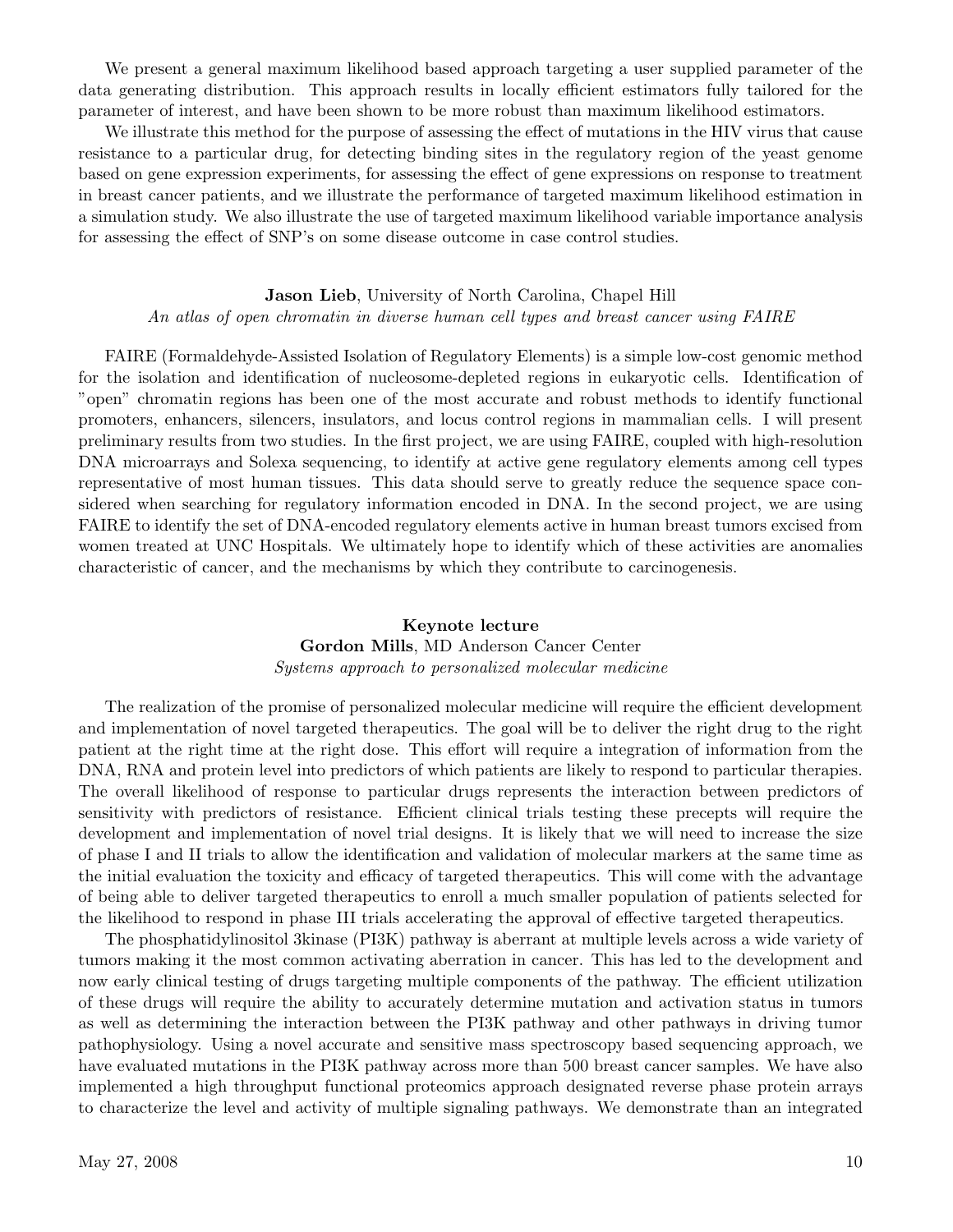analysis of mutation, proteins levels and protein activity is able to predict lack of response to trastuzumab in patients and to novel drugs targeting the PI3K pathway in vitro. This demonstrates that the response to targeted therapeutics is due to an interaction of markers of sensitivity and markers of resistance and provides important approaches for patient selection.

The PI3K pathway is critically important to cellular function and is thus under exquisite homeostatic control. The feedforward and feedback loops in the pathway determine the response to perturbation of the pathway by mutation or therapeutic intervention. Strikingly inhibition of the pathway at the level of mTOR or AKT results in the activation of potent feedback loops resulting in activation of multiple cell surface tyrosine kinases, PI3K itself and in the case of mTOR inhibitors, AKT. This may contribute to the observation that mTOR inhibitors appear to make some patient tumors grow more rapidly an unexpected and disappointing consequence of targeted therapeutics. Our preliminary systems biologybased mathematical and experimental models of the PI3K signaling network accurately predict these consequences as well as the biochemical processes involved. Further, the models suggest combinations of targeted therapeutics likely to reverse the negative effects of the mTOR inhibitors converting the outcome from negative to positive in terms of tumor growth.

Systems biology is the study of the emergence of functional properties that are present in a biological system but that are not obvious from a study of its individual components. Systems biology is a data-driven process requiring comprehensive databases at the DNA, RNA, and protein level to integrate systems biology with cancer biology. Combining these patient and model-based databases with the ability to interrogate functional networks by a systematic analysis using siRNA libraries and chemical genomics provides an ability to link in silico modeling, computational biology, and interventional approaches to develop robust predictive models applicable to patient management.

#### Annette Molinaro, Yale University

An experimental and analytical methodology for the estimation of DNA methylation levels based on microarray derived MeDIP enrichment

DNA methylation is an important component of epigenetic modification that influences the transcriptional machinery and is aberrant in many human diseases. Several methods have been developed to map DNA methylation for either limited regions or genome-wide. In particular, antibodies specific for methylated CpG have been successfully applied in genome-wide studies. However, despite the relevance of the obtained results, the interpretation of antibody enrichment is not trivial. Of greatest importance, the coupling of antibody-enriched methylated fragments with microarrays generates DNA methylation estimates that are not linearly related to the true methylation level. Here, we present an experimental and analytical methodology to obtain enhanced estimates which better describe the true values of DNA methylation level throughout the genome. We propose an experimental scenario for evaluating the true relationship in a high-throughput setting and a model-based estimate of the absolute and relative DNA methylation levels. We successfully applied this model to evaluate DNA methylation status of normal human melanocytes compared to a melanoma cell strain. Despite the low resolution typical of methods based on immunoprecipitation, we show that model derived estimates of DNA methylation provide relatively high correlation with measured absolute and relative levels, as validated by bisulfite genomic DNA sequencing. Importantly, the model derived DNA methylation estimates simplify the interpretation of the results both at single-loci and at chromosome-wide levels.

Joint work with Mattia Pelizzola, Yasuo Koga, Michael Krauthammer, Sherman Weissman, and Ruth Halaban.

#### Keynote lecture

John Ngai, University of California, Berkeley Molecular and genomics approaches to the vertebrate olfactory system: biological insights from genes identified by microarray analysis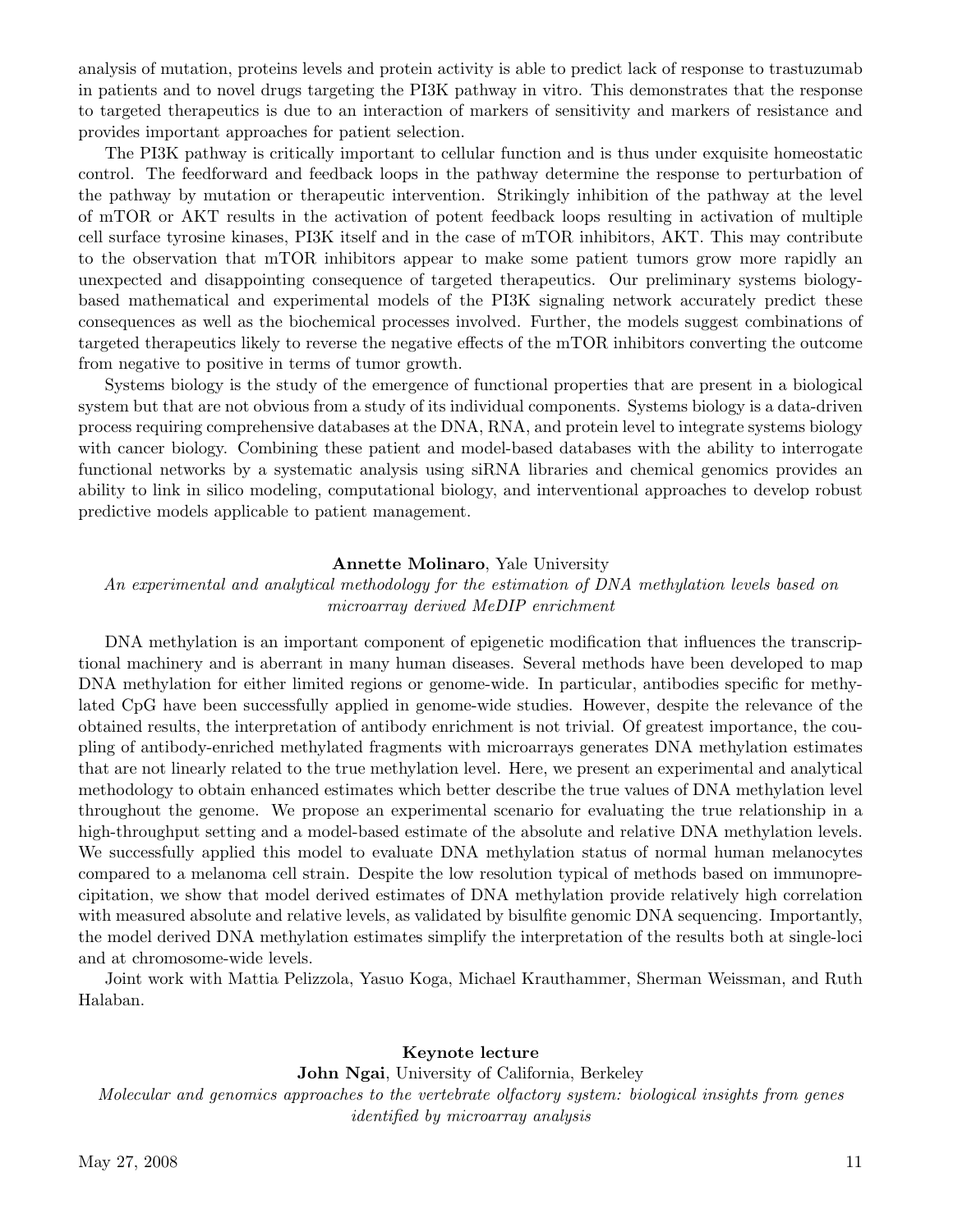The vertebrate olfactory system receives and decodes sensory information from thousands of different chemical cues. The first step in this process is the recognition of these cues by receptors expressed on olfactory neurons, the primary sensory neurons in the olfactory epithelium. Receptor-mediated activity within the population of olfactory neurons is then interpreted by the brain to identify the molecular nature of the odorant stimulus. How is this process of molecular recognition accomplished? Current models of olfactory coding in vertebrates embody the hypothesis that individual olfactory neurons express a single odorant receptor gene (according to the one receptor, one neuron rule), and the axons of neurons expressing common receptors converge upon spatially invariant glomeruli in the olfactory bulb. In this manner, it is thought that an individual odorant, by activating a subset of odorant receptor molecules (and therefore a corresponding subset of olfactory neurons), elicits a spatial pattern of activity in the olfactory bulb characteristic for that odorant. Studies in my laboratory are focused on understanding the molecular principles of chemical recognition by the odorant receptors, and also on the mechanisms underlying the specification and development of the peripheral olfactory system. We use molecular, genomics, and computational approaches to study these issues, using the zebrafish and mouse as model experimental systems. In my talk I will highlight two studies that utilized genome-wide approaches to identify genes involved in two aspects of olfactory development: the differentiation of olfactory progenitor cells and the targeting of olfactory axons in the olfactory bulb.

# Adam Olshen, Memorial Sloan Kettering Cancer Center Segmentation of allele-specific DNA copy number data

Segmentation methods have gained popularity for identifying gains and losses in DNA copy number data. Traditionally segmentation has been applied to total copy number data, as that is all that is available for most copy number platforms. For SNP platforms, however, there are separate estimates of copy number for the two parental chromosomes, which necessitates new segmentation methodology. I will present our segmentation approach. I will demonstrate its utility on data from the Cancer Genome Atlas.

Joint work with Venkat Seshan and Richard Olshen.

# Franck Picard, Université Claude Bernard Lyon I, France Linear models for the joint analysis of multiple array CGH profiles

Segmentation methods have been successfully applied to the mapping of chromosomal abnormalities when using CGH microarrays. Current methods can deal with one CGH profile only, and do not integrate multiple arrays, whereas the CGH microarray technology becomes widely used to characterize chromosomal defaults at the cohort level. In this work, we propose a new statistical model to jointly segment multiple CGH profiles based on linear models. This strategy is very powerful for the joint segmentation of multiple profiles, as well as for the joint characterization of aberration types (status assignment of regions based on the cohort). One major difficulty lies in the limitation of dynamic programming whose complexity is limiting when the size of the profiles is important (for tiling arrays for instance), and when the number of samples increases. We solve the first issue using a CART-based strategy, where CART is used to select candidate breakpoints. The second part is solved with another Dynamic Programming algorithm. Overall, linear models offer a unified framework for the joint analysis of multiple CGH profiles, and we will show how they can be used to link the experience acquired in the field of expression arrays (normalization, experimental design) with array CGH data analysis.

> Katie Pollard, University of California, Davis Nonparametric approaches to QTL mapping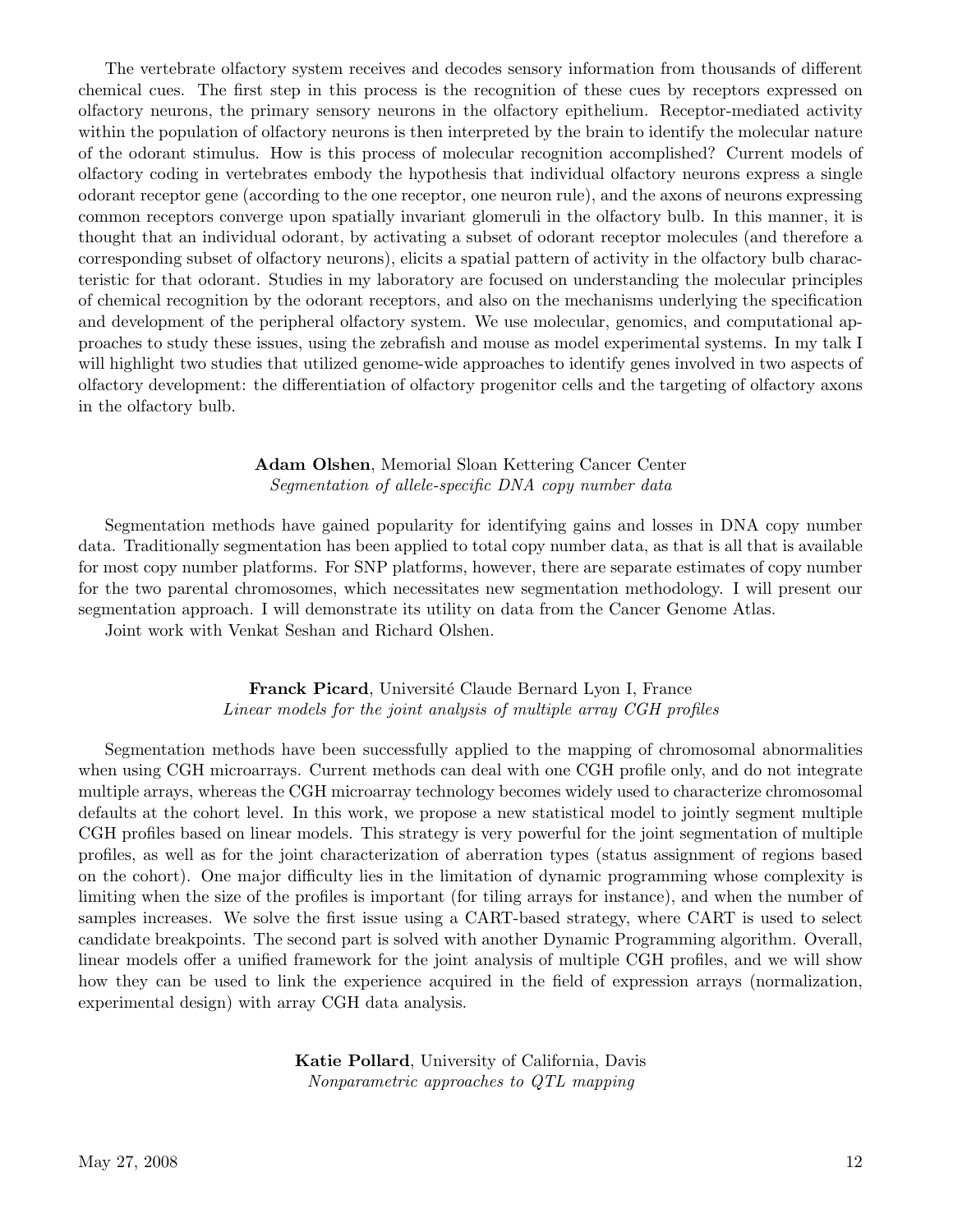Understanding the genetic basis and architecture of phenotypic variation is the primary focus of quantitative genetics research. Quantitative trait locus (QTL) mapping is the process of identifying genetic loci that contribute to variation in a trait of interest and estimating their individual effects. Existing statistical methods for QTL mapping include single marker mapping, interval mapping, and composite interval mapping. These methods analyze traits individually and typically assume traits are normally distributed. We propose using a hidden Markov model with empirical likelihood-based emission probability distributions to identify QTLs. By exploiting information from all traits in a genomic study in parameter estimation, this novel approach may improve the power to detect QTLs. Preliminary results of applying this method to gene expression data from Arabidopsis thaliana are presented. In addition, because many traits are not normally distributed, we propose using an empirical likelihood approach for interval and composite interval mapping.

### Ingo Ruczinski, Johns Hopkins University On missing data and genotyping errors in association studies

Many algorithms to improve genotype estimates using raw data from high-throughput platforms have been proposed in the recent literature. Missing genotypes typically arise when the respective algorithms indicate that the confidence in certain genotype estimates is low. Thus, missing genotype data and genotyping errors are linked: for any particular genotype calling algorithm, higher (lower) genotype calling rates come with an increase (decrease) in false genotype calls, using different confidence thresholds for genotype calling. In this presentation, we discuss approaches for dealing with missing data and genotype uncertainties in association studies, and also show that accounting for genotype uncertainty can be crucial when inferring possible copy number variants.

#### Keynote lecture

Mark Segal, University of California, San Francisco Identifying regulatory networks using multivariate random forests

Significant gains in prediction accuracy have been achieved by using ensembles of decision trees in the context of a single continuous or categorical response (cf random forests: Breiman, 2001, Statistical Science). Here we develop and illustrate the extension of random forests to multivariate responses. Multivariate response (single) regression tree methodology was first developed to handle longitudinal data (Segal, 1992, JASA) and has been applied in several ecological / environmental settings (e.g. Larsen and Speckman, 2002, Biometrics). More recently, select bioinformatics applications have appeared. In particular, Phuong (2004, Bioinformatics) used abundances of sequence motifs as covariates, and microarray gene expression levels as responses, to identify key regulatory elements in yeast under various experimental conditions. We revisit such applications using our (ensemble) random forest extension, focussing on several yeast microarray experiments, including cell cycle, and various stresses. We demonstrate that random forest derived covariate importance measures more reliably identify key regulators compared to relying on a single tree. Further, utilizing the proximity matrix from the forest output to cluster genes into homogeneous groups based on both motifs and expression values, we show that the multivariate response random forest effectively reveals high-order motif combinations that influence gene expression patterns, thereby obviating the need for examining the entire combinatorial space of all motif pairs, as previously undertaken (Pilpel, 2001, Nature Genetics).

Joint work with Yuanyuan Xiao.

#### Keynote lecture

Simon Tavaré, University of Cambridge/University of Southern California High-throughput detection of methylation patterns for tracking cell lineages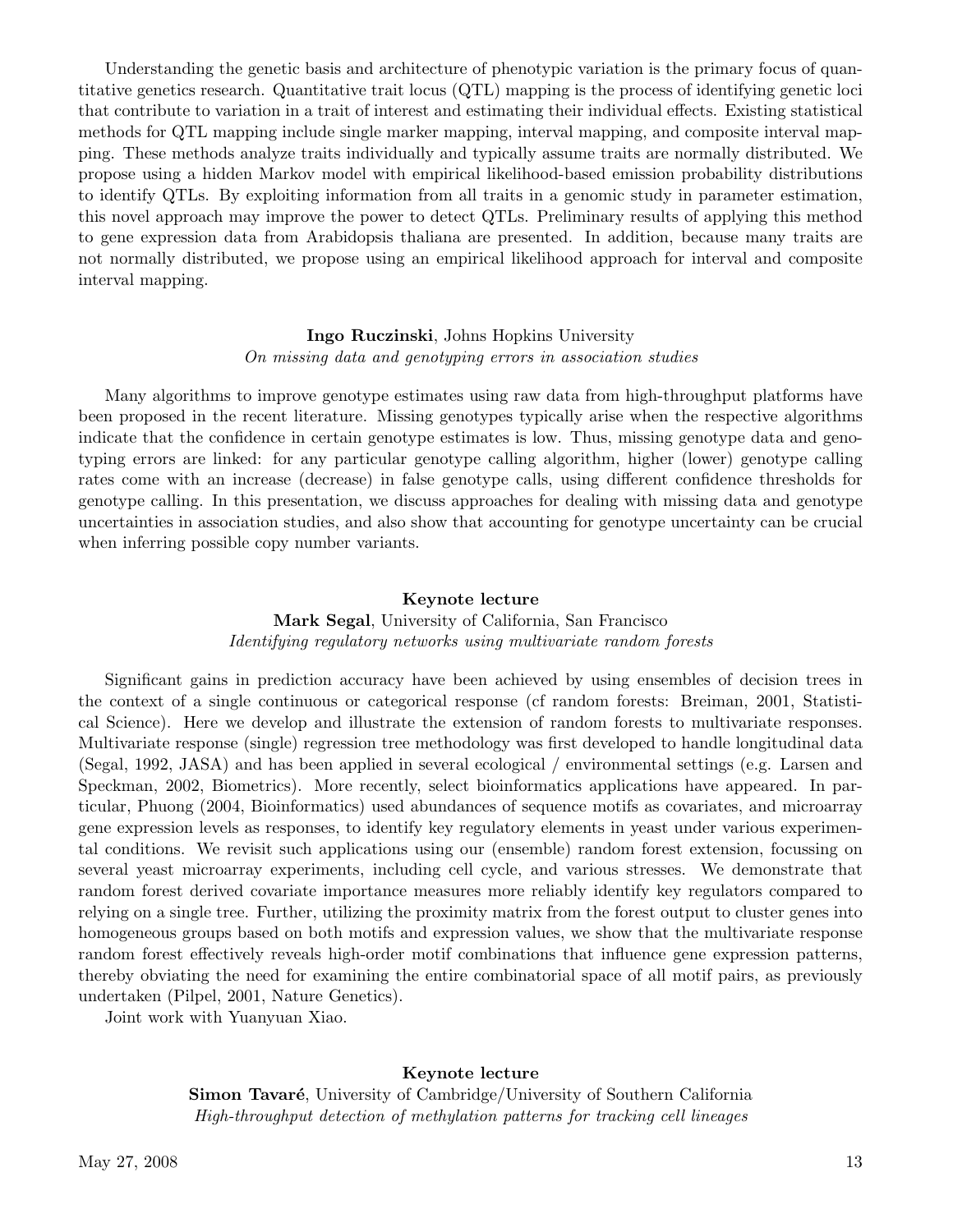Mutations within somatic cell genomes encode historical information about the relationships among the cells. It should therefore be possible to reconstruct aspects of these relationships by studying the appropriate mutations. We exploit methylation patterns at particular CpG islands to reconstruct ancestral information about stem cells and their lineages. I will describe a high-throughput bead-based technology that replaces cloning and sequencing of bisulfite treated DNA to identify such methylation patterns in single cells, and describe how it can be used to study tumour evolution.

#### Pratyaksha (Asa) Wirapati, Swiss Institute of Bioinformatics

Co-analyzing datasets from multiple cancer studies: incorporating hierarchical models into differential expression, prediction and cluster analysis

Publicly available clinical and genomics data are rapidly accumulating and the increased sample sizes promise more stable and consolidated results from genome-wide studies. However, combined analysis are still hampered by incommensurabilities due to disparate measurement platforms, data representation and study designs. Hierarchical sampling models (such as those based on meta-analysis, empirical Bayes or random-effect/random-coefficient models) should naturally be used to account for between-study heterogeneities. Although some solutions for two-sample differential expression problems have been proposed, extensions to other data types, such as survival, are still not clear. Furthermore, existing methods for more complex analysis modes, such as prediction and cluster analysis, assume single-study (one-level sampling) models. I will present a framework for modifying these commonly used "expression analysis workhorses" to accommodate datasets from multiple studies.

#### Yee Hwa (Jean) Yang, University of Sydney

#### Identification of candidate microRNA using matched mRNA-miRNA time course data

Analysis of microarray experiments often generate long gene lists that are not any easier to interpret compared to the original microarray experiments. This makes experimental verification of results extremely hard and of late, some attempts have been made to integrate lab-specific expression studies with other biological meta data and/or other biotechnologies to facilitate better interpretation and understanding of the biological question under investigation. In this talk, I will examine various aspects related to the analysis of a matched gene expression and microRNA expression timecourse experiment to understand and identify a small number of potential candidate microRNAs.

> Ru-Fang Yeh, University of California, San Francisco Preprocessing and analysis of DNA methylation bead arrays

Epigenetic alteration, specifically DNA methylation, is increasingly recognized as a major mechanism for gene regulation. Aberrant cytosine methylation in CpG dinucleotides is associated with silencing of tumor suppressor genes in many cancers. Using a microarray platform originally developed for SNP genotyping by Illumina, one can determine the methylation status of up to 1505 CpG sites with 96 samples at a time. In this talk, we will discuss the analysis issues for such data. We extended our multi-site, multi-array SNP genotyping algorithm, MAMS, to make dichotomized methylation calls and derive associated confidence measures as an alternative for the manufacture-recommended metric, relative intensity ratio beta. We also developed a likelihood ratio test and a model-based clustering algorithm based on the underlying beta distribution for differential methylation and clustering analysis. Applications on a large collection of normal and tumor tissue samples will be discussed.

Joint work with Yuanyuan Xiao, E Andres Houseman, and investigators in the BUCKDM3 Consortium.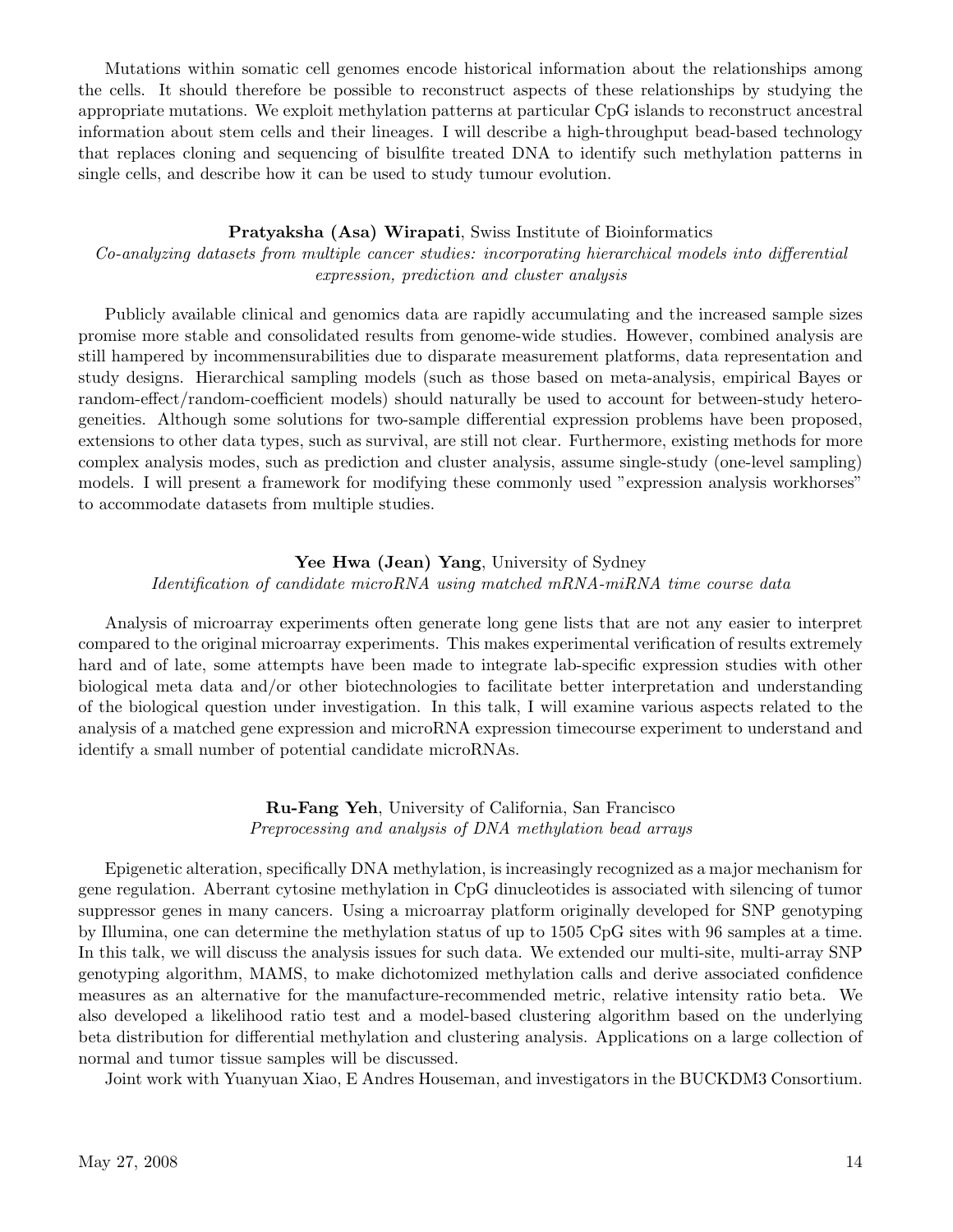

**Banff International Research Station** 

for Mathematical Innovation and Discovery

# Emerging Statistical Challenges in Genome and Translational Research BIRS Workshop 08w5062

June 01–06, 2008

ABSTRACTS: POSTERS (in alphabetic order by presenter surname)

Karl Broman, University of Wisconsin, Madison Crossover interference and the sex difference in recombination

Many organisms exhibit large differences in recombination rate between the sexes. Why? The lengths of chromosomes at the key stage of meiosis can be quite different between males and females, and analysis of extremely large mouse backcrosses, with high density genotype data on a single chromosome, indicates that crossover interference (the tendency for crossovers to not occur too close together) is similar in the two sexes, but on a physical level, and by physical think m not bp. Longer female chromosomes, with a constant level of interference, would then allow more crossovers.

Sean Hanlon and Jason Lieb, University of North Carolina, Chapel Hill Promoter architecture dynamically modulates transcription factor binding and transcriptional output over time, facilitating efficient responses to changing environments

Regulation of transcription factor targeting and transcriptional output is a key mechanism by which organisms respond to changing environments and developmental cues. To explore how targeting and transcriptional output relate to each other in a simple developmental context, we determined the genomic distribution of a yeast transcription factor, Rap1, during vegetative growth, respiratory growth, and throughout meiosis and sporulation in S. cerevisiae. Simultaneously, we monitored the expression of the genes downstream of binding events.

The majority of Rap1 targets were bound under all conditions tested, but some targets were bound specifically during respiratory growth and early meiosis, while at other targets binding was lost during sporulation. Within each of these target sets were examples of genes that were repressed during meiosis, and examples of genes that were induced. By depleting Rap1 from cells, we demonstrate that the presence of Rap1 is required simultaneously for the activation and repression of different targets. While there is no simple relationship between Rap1 binding and downstream transcriptional activity, differences in binding dynamics and transcriptional outcome can be partially explained by the presence of additional transcription factor binding motifs in target promoters and the composition and orientation of Rap1 motif contained within the promoters. Analysis of the genes comprising each class of Rap1 targets suggests that the cell utilizes the complex promoter architecture to allow this versatile transcription factor to direct a number of key pathways in the direction appropriate for the conditions or stresses that the cell is experiencing.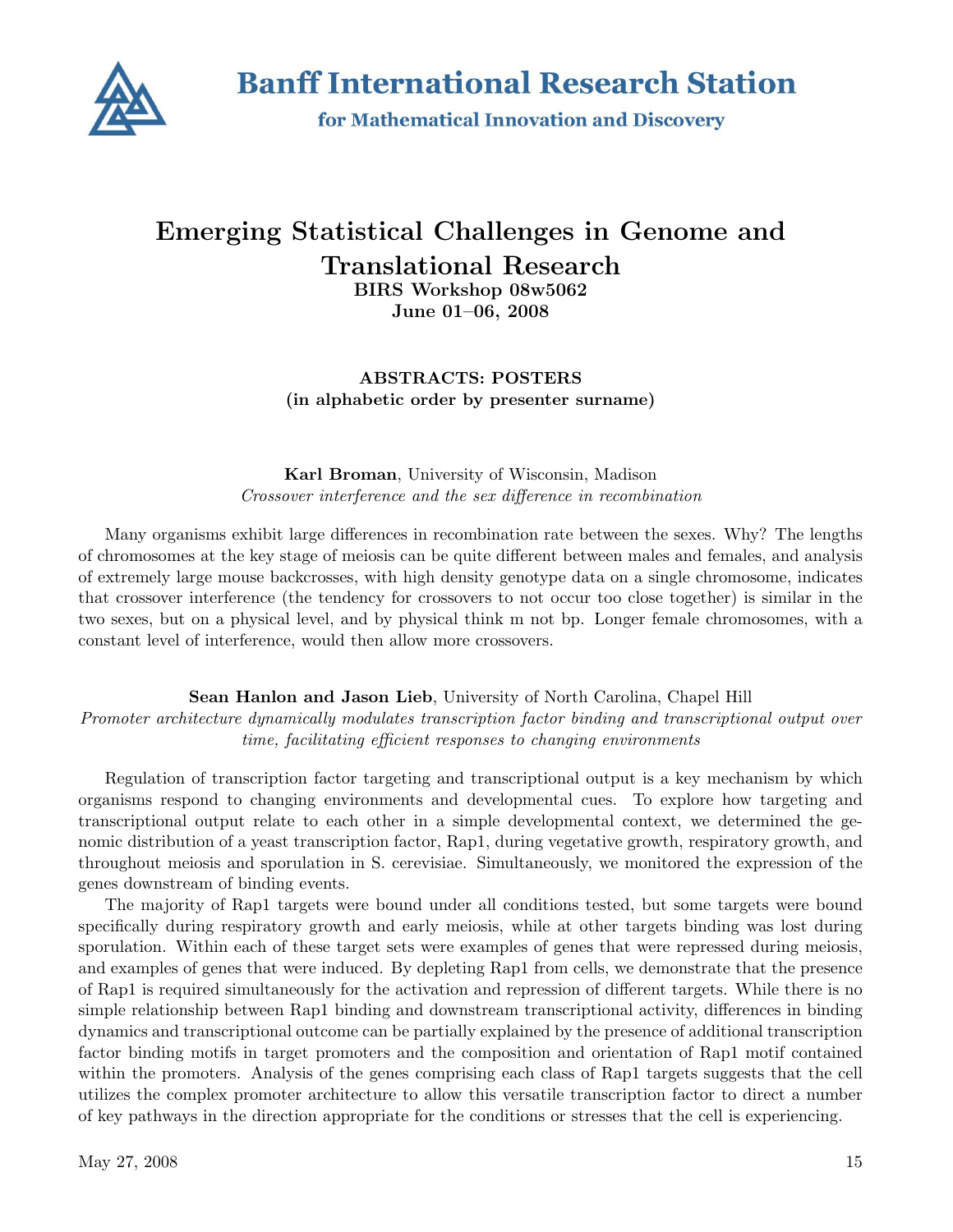# Sündüz Keleş, Christopher L. Warren, Clayton D. Carlson, and Aseem Z. Ansari, University

of Wisconsin, Madison

CSI-Tree: A regression tree approach for modeling binding properties of DNA binding molecules based on cognate site identification (CSI) data

The identification and characterization of binding sites of DNA binding molecules, including transcription factors, is a critical problem at the interface of chemistry, biology and molecular medicine. The Cognate Site Identification (CSI) array is a high-throughput microarray platform for measuring comprehensive recognition profiles of DNA binding molecules Warren et al. (2006, PNAS). This technique produces datasets that are useful not only for identifying binding sites of previously uncharacterized transcription factors but also for elucidating dependencies, both local and non-local, between the nucleotides at different positions of the recognition sites.

We have developed a regression tree technique, CSI-Tree, for exploring the spectrum of binding sites of DNA binding molecules. Our approach constructs regression trees utilizing the CSI data of unaligned sequences. The resulting model partitions the binding spectrum into homogeneous regions of position specific nucleotide effects. Each homogeneous partition is then summarized by a position weight matrix. Hence, the final outcome is a binding intensity rank-ordered collection of position weight matrices each of which spans a different region in the binding spectrum. Nodes of the regression tree depict the critical position/nucleotide combinations.

We analyze the CSI data of the eukaryotic transcription factor Nkx-2.5 and two engineered small molecule DNA ligands and obtain unique insights into their binding properties. The CSI tree for Nkx-2.5 reveals an interaction between two positions of the binding profile and elucidates how different nucleotide combinations at these two positions lead to different binding affinities. The CSI trees for the engineered DNA ligands exhibit a common preference for the dinucleotide AA in the first two positions which is consistent with preference for a narrow and relatively flat minor groove. We carry out a reanalysis of these data with a mixture of position weight matrices approach. This approach is an extension of the simple position weight matrix method and accommodates position dependencies based on only sequence data. Our analysis indicates that the dependencies revealed by the CSI-Tree are challenging to discover without the actual binding intensities. Moreover, such a mixture model is highly sensitive to the number and length of the sequences analyzed. In contrast, CSI-Tree provides interpretable and concise summaries of the complete recognition profiles of DNA binding molecules by utilizing binding affinities.

Reference: <http://nar.oxfordjournals.org/cgi/content/abstract/gkn057>

#### Pei Fen Kuan, Dana Huebert, Audrey Gasch, and Sündüz Keleş, University of Wisconsin,

Madison

# A non-homogeneous hidden Markov model on first order differences for automatic detection of nucleosome positions

The heterogeneity of nucleosome densities across genomes and short linker regions are the two main challenges in mapping nucleosome occupancies based on chromatin immunoprecipitation on microarrays (ChIP-chip) data. Previous works rely on heuristic detrending and careful visual examination to detect low density nucleosomes, which may exist in subpopulation of cells. We propose a non-homogeneous hidden Markov model based on first order differences of experimental data along genomic coordinates that bypasses the need for local detrending and can automatically detect nucleosome positions of various occupancy levels. Our proposed approach is applicable to both ChIP-chip and ChIP-Seq (Chromatin Immunoprecipitation and Sequencing) data, and is able to map nucleosome-linker boundaries accurately. This automated algorithm is also computationally efficient and only requires a simple preprocessing step. We provide several examples illustrating the pitfalls of existing methods, the difficulties of detrending the observed hybridization signals and demonstrate the advantages of utilizing first order differences in detecting nucleosome occupancies via simulations and case studies involving ChIP-chip and ChIP-Seq data on nucleosome occupancy in yeast.